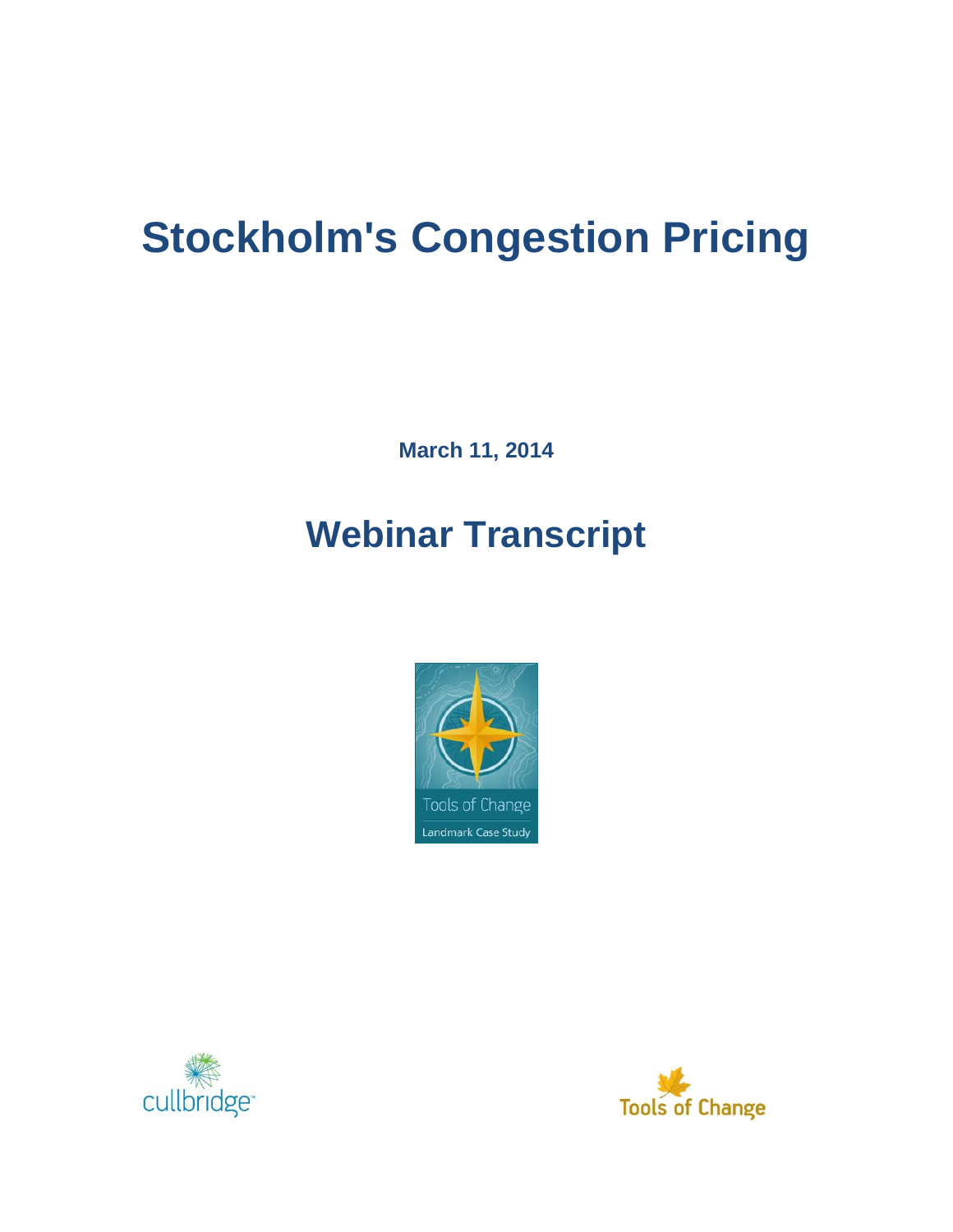

### Landmark Designation

The program described in this case study was designated in 2013.

Designation as a Landmark (best practice) case study through our peer selection process recognizes programs and social marketing approaches considered to be among the most successful in the world. They are nominated through an open nomination process and by our peer-selection panels and Tools of Change staff, and then scored by the selection panels based on impact, innovation, replicability and adaptability.

The panel that designated this program consisted of:

- Mark Dessauer, Blue Cross Blue Shield of NC Foundation
- Jacky Kennedy, Green Communities Canada
- Ryan Lanyon, City of Toronto
- Nathalie Lapointe, Federation of Canadian Municipalities
- Patricia Lucy, Translink
- David Levinger, Mobility Education Foundation
- Geoff Noxon, Noxon Associates
- Chuck Wilsker, U.S. Telework Coalition
- Phil Winters, CUTR and the University of South Florida

*This transcript covers a webinar held on Tuesday, March 11, 2014. Additional materials about this program can be found at: [http://toolsofchange.com/en/case-studies/detail/670.](http://toolsofchange.com/en/case-studies/detail/670)*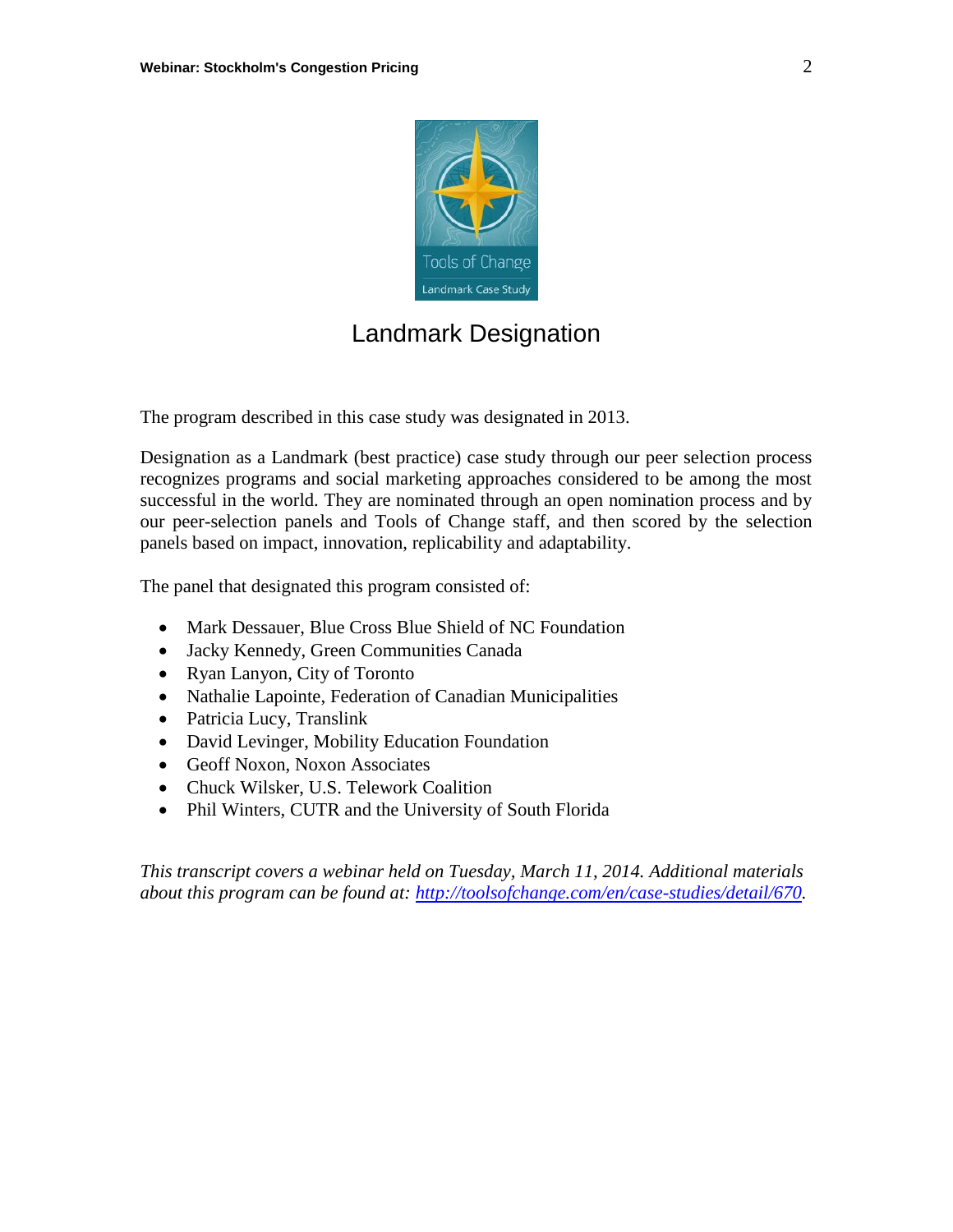#### **Introduction by Jay Kassirer**

Welcome everyone, to today's webinar on Stockholm's experience with congestion pricing.

Today's cases study features strong, ongoing impact data in terms of modal share shifts for driving vs. alternative modes of transportation. It is a rare example of introducing then removing and then reintroducing an intervention (Reversal Design). It speaks to the importance of timing referendums after rather than before trials or pilots, and to the dynamics of shifting public opinion. It also shows that congestion pricing can be popular, work well, and generate significant additional funds for municipalities.

We're very lucky to have with us today the person who directed and designed the evaluation of the city's congestion charges - Jonas Eliasson. He's Professor of Transport Systems Analysis at the Royal Institute of Technology, and Director of the Centre for Transport Studies there. Professor Eliasson has a long involvement in analyzing, developing and applying transport policies and appraisal methodologies.

He's acted as an expert advisor to many city leaders and national governments on strategic transportation issues, often involving sustainable transport planning, transport pricing and social and economic appraisal. He is a frequent advisor to the Swedish government on transport policy issues, has chaired the National Committee for Analysis of the National Transport Investment Plan, and is a member of the Standing Experts Advisory Board to the National Appraisal Guidelines Committee.

His research interests include the use of cost-benefit analysis and applied planning, wider economic impact, transport modeling, transport pricing, public and political acceptability of transport policies and valuations of travel time and reliability. It's a great pleasure and privilege to welcome Jonas Eliasson.

#### **Jonas Eliasson, Professor, Royal Institute of Technology**

It's nice to be here. I wish I could see you all as well, but I can just imagine you all over there.

I'm here to talk about the Stockholm Congestion Charges. As you may know, Stockholm's Congestion Pricing system was introduced in 2006. First, just a word about Stockholm.

[Slide] Stockholm is a region with around two million people. We have a good public transport system but we also have a lot of cars. It's a relatively rich city so most households will have at least one car, possibly two. Compared to its size, it's a very congested city.

As you can see from the picture here, we have a lot of water. It's built on a harbor. To the east is a lake and also to the west and to the north and to the south, which means that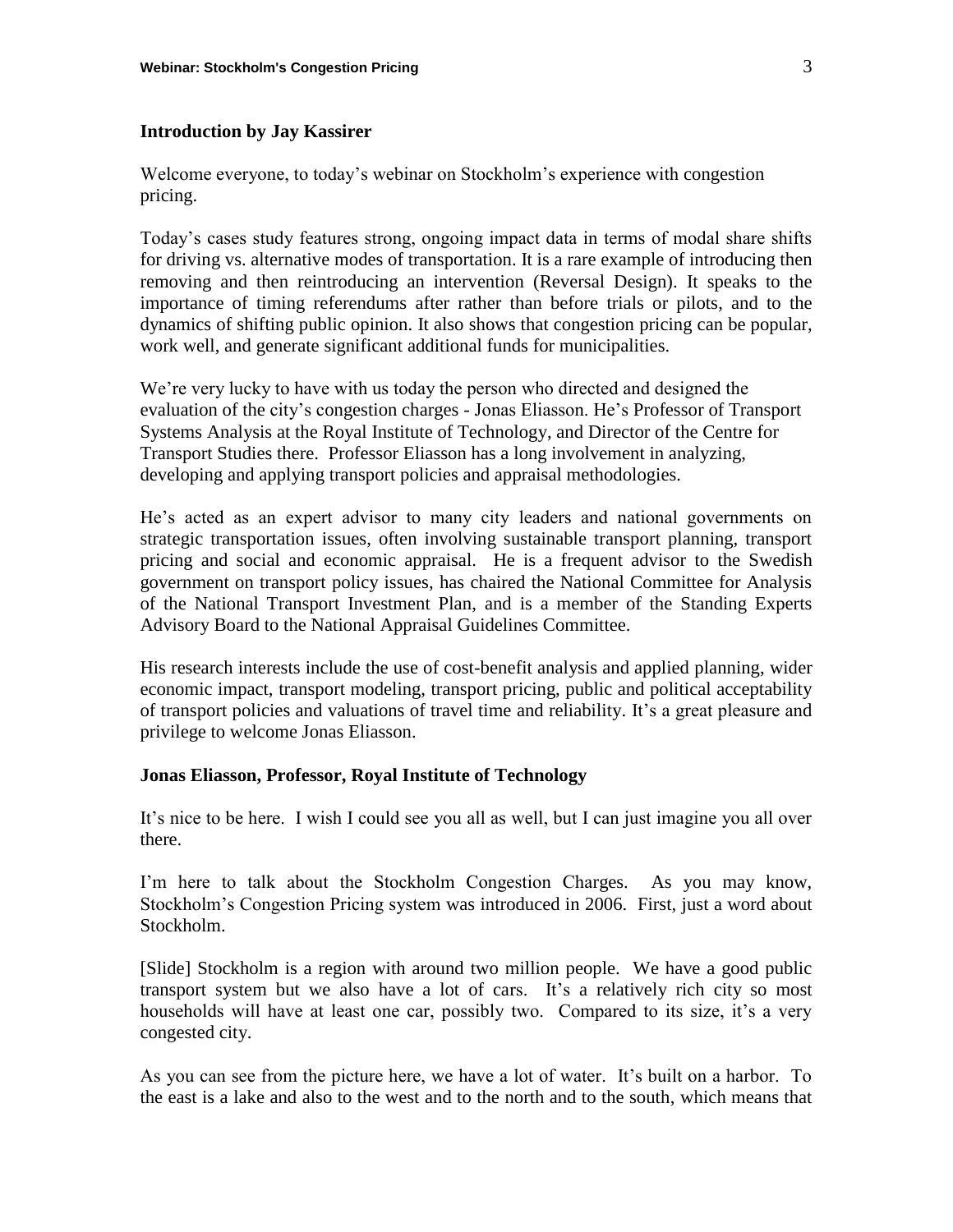most car trips will pass over one of the relatively narrow bridges in and out of the historical area. Trying to build more bridges and more tunnels across this lake and across this sea is very expensive and also brings a lot of environmental intrusion. That means that these streets and these bridges are really, really congested. We can probably say that we're a congestion index on par with London and Paris despite being only two million people, and also, despite having a good public transport system.

[Slide] A brief history about the Congestion Charges. The concept has been discussed more or less extensively since about the early 1990s but hasn't really got any public or political support and I think the discussions in Stockholm were similar to those in most cities. The notion came up from time to time, but no one was keen on doing this. But then, the small Green Party managed to bring this forward after its election to Parliament in 2002. With just a few years' preparation, it was introduced as a trial between January and July 2006.

It was an extremely controversial measure and I think it's fair to say that even the traditional friends of congestion pricing … transport experts, environmental experts and so on … they were hesitant to say that this was a good idea because it was brought in against really heavy public opposition. But, to everyone's surprise, following the referendum in September 2006, the opposition had changed into a majority in favor of the charges. In that referendum, 53% of the population in Stockholm voted in favor of keeping the charges. You might know that Sweden has relatively high taxes, but we don't generally vote in favor of just raising taxes on ourselves, so this was really a major surprise. I will say something about what may have caused this extreme change in opinion.

Charges were reintroduced a year after the referendum because they had been abolished right before the referendum, at the start of the referendum process. They were permanently reintroduced in August of 2007 and they have been in charge ever since. The majority in favor of keeping them is even higher now. We do repeated surveys of public attitudes and ask questions like, "If there was another referendum, would you vote in favor of keeping the charges?" All the time, roughly 70% of the population says that they would vote in favor of keeping the charges.

Moreover, it's nowadays supported by all political parties. We have five or six political parties represented in the regional and city and national Parliament and all of them are now in favor of keeping them, which is also a big change compared to how it was back in 2006.

[Slide] The charging system is relatively simple. It consists of a single cordon around the inner city area, but the reason that it's so simple is because we have a relatively simple network topology. This simple cordon actually captures or crosses all of the main bottlenecks in the transportation system …all the roads and bridges. What's a little bit interesting is that you pay the charge when you cross the cordon in both directions. Both towards the city and also out again. As you can see in the left picture, the brown areas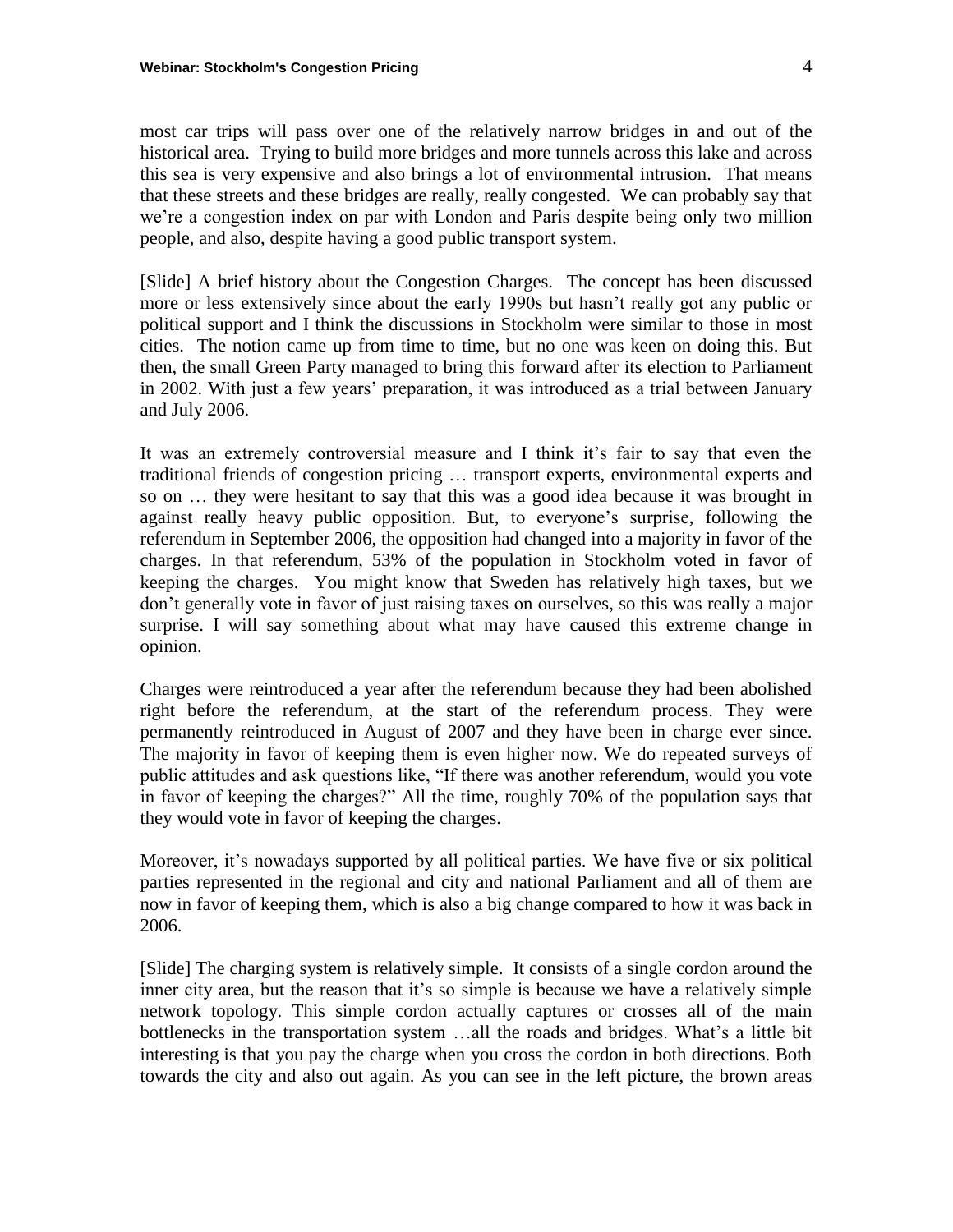there are the densely populated areas and the red circle or the red cordon denotes where the charges actually are.

In the top right corner you can see that the charges are also time differentiated. It says there in Swedish money 10 Swedish Kroner, which is roughly \$1.50 or 1 euro. I don't know what it is in Canadian dollar bills, but in U.S. dollars, 10 Swedish Kroner is roughly \$1.50. It's differentiated, so you pay more during rush hours, the worst hour in the morning and the worst 1½ hours in the afternoon, and then you pay a little less on the shoulders of that time period, and then you pay 10 Swedish Kroner during the rest of the day. You don't pay anything in the evenings. You don't pay anything weekends. And you can only pay a maximum amount of 6 Euro per day and that maximum amount is mostly because of taxis and others who cross the cordon all the time. There's really no point in charging these kinds of vehicles any more.

[Slide] There are no toll plazas; it's based on free float. It was first based on transponders (tag and beacon technology) but that has now been replaced with automatic number plate recognition (ANPR) technology. It turned out that ANPR technology worked so well on identifying vehicles that the cost and burden of handling the transponders when people changed cars wasn't necessary.

[Slide] Effects. In most cities, the traditional argument against congestion pricing is that it simply will not work. There are very different variants on that argument, but things like "car drivers aren't driving just because they think it is fun, they really have to do what they are doing, otherwise they wouldn't be there." You would expect that a charge in the neighborhood of \$1.50 or 1 Euro, maybe 2 Euros rush hours, wouldn't really affect traffic behavior. And you would be wrong.

[Slide] These are photos from the first day with the charges. This picture here, where it says Monday, January the  $2<sup>nd</sup>$  is the last day without the charges and this is one of the many bottlenecks where you see one of the bridges leading from the east part into the western part. The picture over here, it's the first day with the charges. Roughly 20% of the cars are gone but since traffic queues are highly nonlinear in nature, removing roughly 20% of the cars from the street means that queues will almost disappear. After a week, it looked something like this. There were still cars on the street, obviously, but instead of standing still or almost still in car queues, they were moving, and moving cars don't queue up to any extent.

[Slide] Here's another picture. Here, in Swedish, it says: "Every  $4<sup>th</sup>$  car disappeared." This used to be one of Stockholm's most congested junctions. You can see a man over here. He is from a motorist organization and he is holding a sign which says, "Abolish congestion charges. They won't work anyway." The public debate never really became the same after these first few weeks because the argument that it wouldn't work just simply disappeared. There were other arguments, both for and against congestion pricing in terms of equity or social welfare and stuff like that, but the argument that it's not going to work is just not true.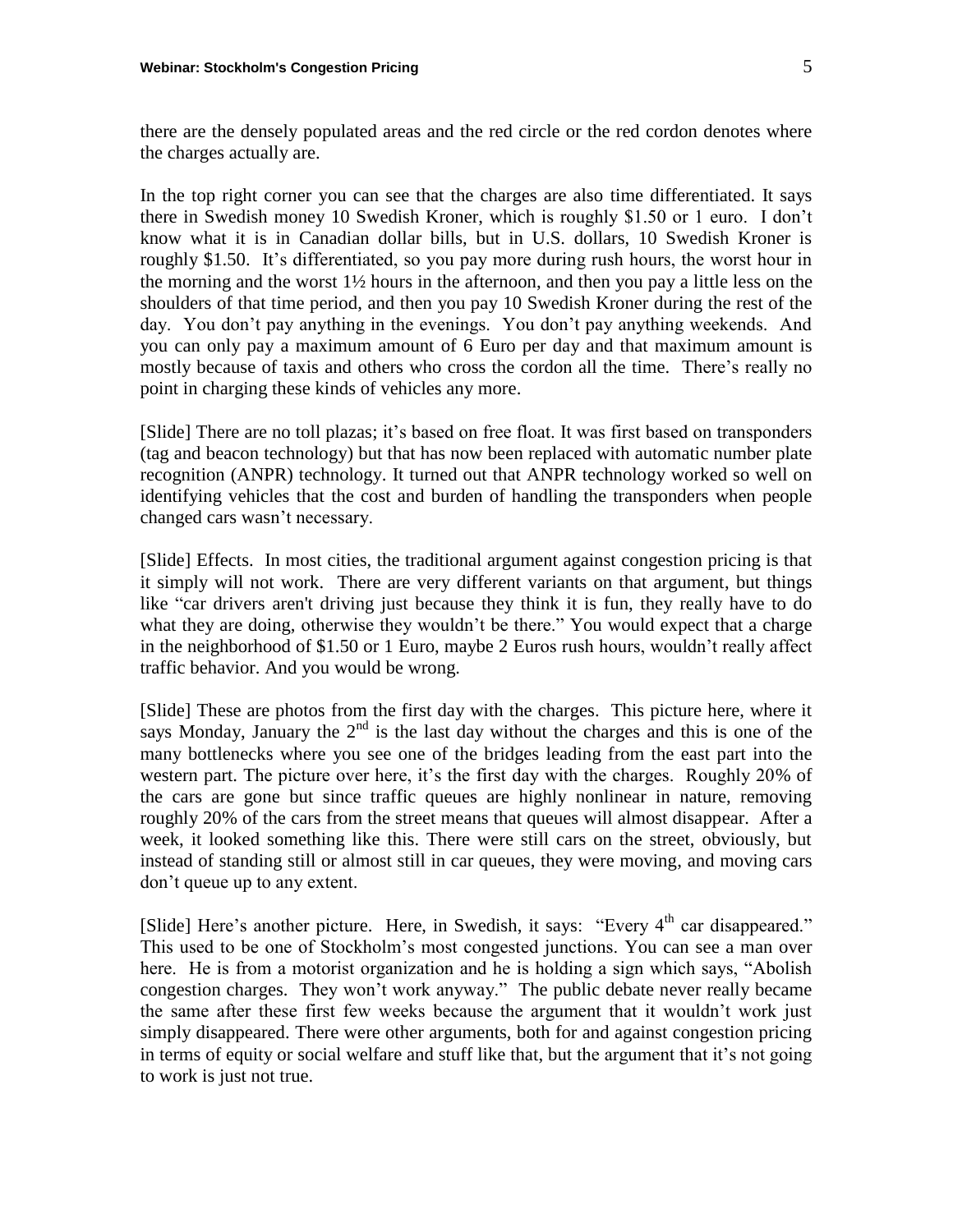[Slide] Now, the decrease in traffic, corresponding to roughly 20% less traffic across the cordon, has been persistent since then. You can see in the blue box the daily average traffic before the charges from 2002 to 2005, and you can see that traffic has roughly been constant. The small decrease between 2004 and 2005 is because we opened a new bypass to the west of the city that year.

In 2006, when the congestion charges were introduced, traffic dropped almost immediately by 20%. They were reintroduced in 2007 and, as you can see, traffic levels have remained roughly constant until now.

What's interesting is that right before the referendum, the charges were abolished again, but then they were later reintroduced. For virtually 2 ½ years in between, around 2006 and 2007, we didn't have congestion charges and then traffic looked like this. Almost all of the car drivers came back, but not quite all of them. You can see that in the second part of 2006 and the first part of 2007, traffic levels were a bit lower than the corresponding spots for the years between 2000 and 2005.

What that means is that not all of the car drivers that disappeared during the trial, when the congestion charges were first introduced, came back. Somehow, they had developed other travel patterns during the seven month trial and perhaps discovered public transportation, for example, wasn't so bad after all. They had discovered other departure times or other travel patterns in general. We don't know really, exactly what they did during the two years, but it's perfectly obvious that some of the effects of this change in travel behaviour remained, even after the charges were gone.

[Slide] Removing 20% of traffic has huge effects on queues and congestion. Roughly speaking, 30-50% of the queuing time was gone. The blue and the green bars in this chart represent queuing time increments. The black error bars represent travel time variability; the distance between the top bar over here and the lower one over here, is a measure of how much travel time varies from day to day. Even if you travel at the same time, this depicts the big afternoon rush.

Mean congestion went down, and travel time variability decreased even more. For example, if you need to choose your departure time in order to be in time for an important meeting or something, then you need to choose your departure time with respect to the maximal travel time rather than the mean one. This decrease in travel time variability was actually as much appreciated by the population as the averages were.

[Slide] What happened to that disappearing traffic? Quite a lot of the drivers changed to public transport - to transit - but only roughly half of them. It turns out that roughly half of them changed in other ways. They more or less disappeared. We don't know exactly what they did. Some probably changed destinations. Some of them changed to other departure times. Some started trip chaining. Some changed routes. Roughly half of the change consists of public transport switching and roughly half of it consisted of other kinds of changes.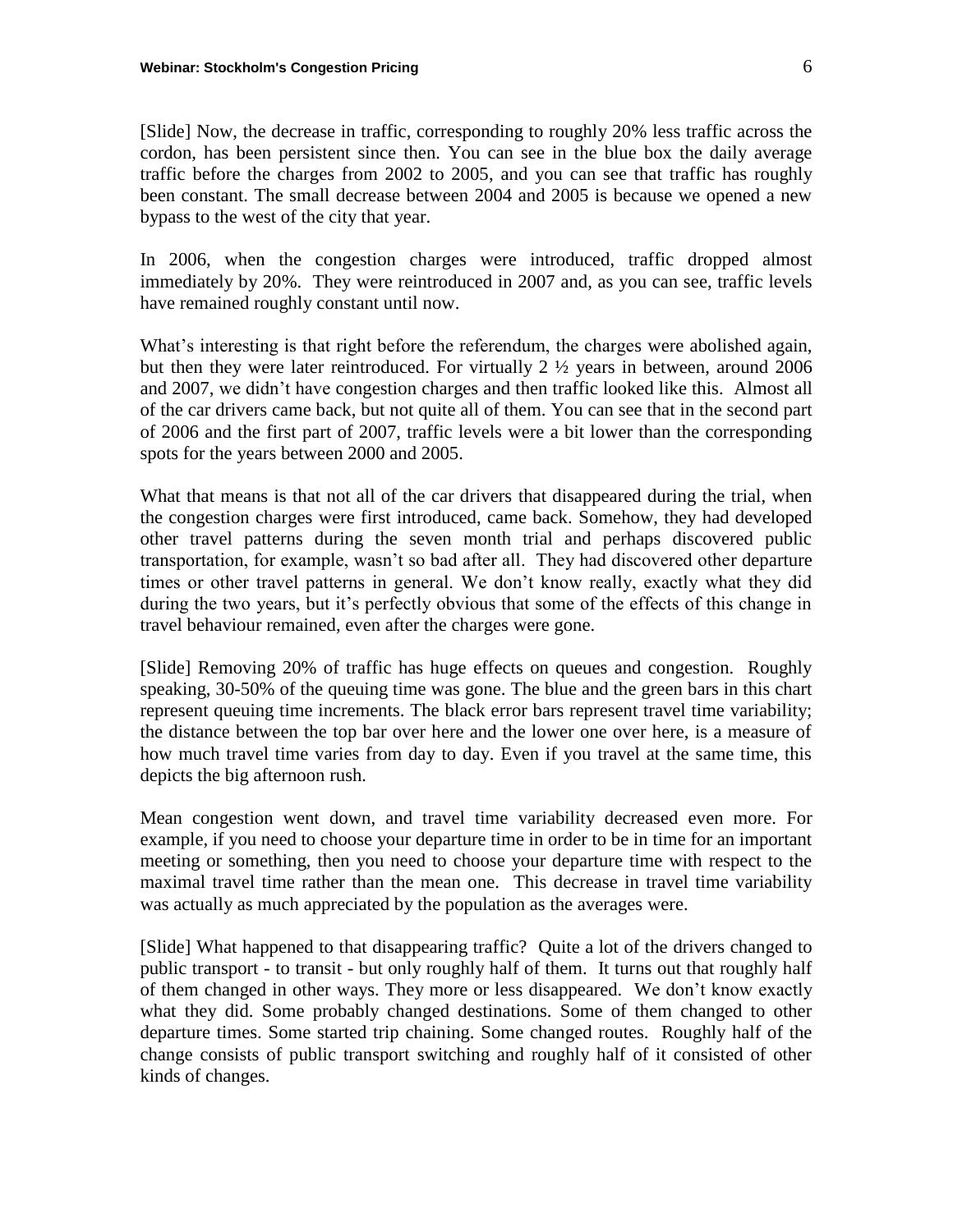[Slide] This slide refers to transferability. The traffic models in Stockholm, which I was actually in charge of handling at the time, had predicted a traffic decrease across the cordon of roughly 16%. Now, 16% less traffic, that's a huge change. It's an enormous change, so no one actually believed this. Not even myself, I should say. I thought that if we got maybe 10% less traffic that would be really a success. But the actual effect was 20%, which was even more than the forecasts. The difference between 16% and 20% is not really a big thing. I think that the basic message here is that if you are in a city and you have a transport model that actually predicts that congestion charges will work in a certain way, then most of the time, provided that you have a decent transport model, you can actually trust that. You can probably trust the transport model more than you can trust your own gut feeling - at least *my* gut feeling - and I have been developing transport models for rather a long time.

[Slide] The other thing here is that defining a charging system is actually difficult. This is a picture from the model. Despite the fact that our charging system looks relatively simple, it's actually iteration number 17 or 18. The first four or five attempts actually created more congestion than they solved because we were mainly moving congestion around within the city. Having reasonably lots of time - at least a half year, a decent, preferably good transport model, and trying out different designs …. that is really something that you want to do. You should not just throw things on your paper and hope it will work.

[Slide] Now, let's talk more about public opinion. As I said, no transportation planners would believe that costs would affect traffic, even some politicians didn't think so. But there is a price point where people change their opinions. That's even harder than to change traffic.

[Slide] This is a media picture. As you would expect, the media were overwhelmingly negative before the trial so the headlines were always, all the time, "Charges headed for the ditch," or "The Charging Chaos Continues." But a few weeks after implementation, we had a completely different media picture. Then the exaggerations of positive headlines were just as big as the exaggerations of the negative headlines had been.

You can see a couple of positive examples here. Things like, "Stockholm Loves the Charges," "The Charges Are A Complete Success," "Everyone Makes a Thumbs-up for the Charges," and so on. Of course, this is typical media exaggeration, but you can see the general picture.

[Slide] If you look at the public opinion pattern, you can see that we actually started out, back in 2004 with a negative opinion, but we still had the support from something like 40% of the people. As the introduction of the charges came nearer and nearer, public support for the charges fell back. Immediately before the introduction of the charges, we were down to public support of around 33%, if I remember it right.

However, once people saw the benefits, once they saw these almost empty streets and once they saw the improvement of the public environment, then support for the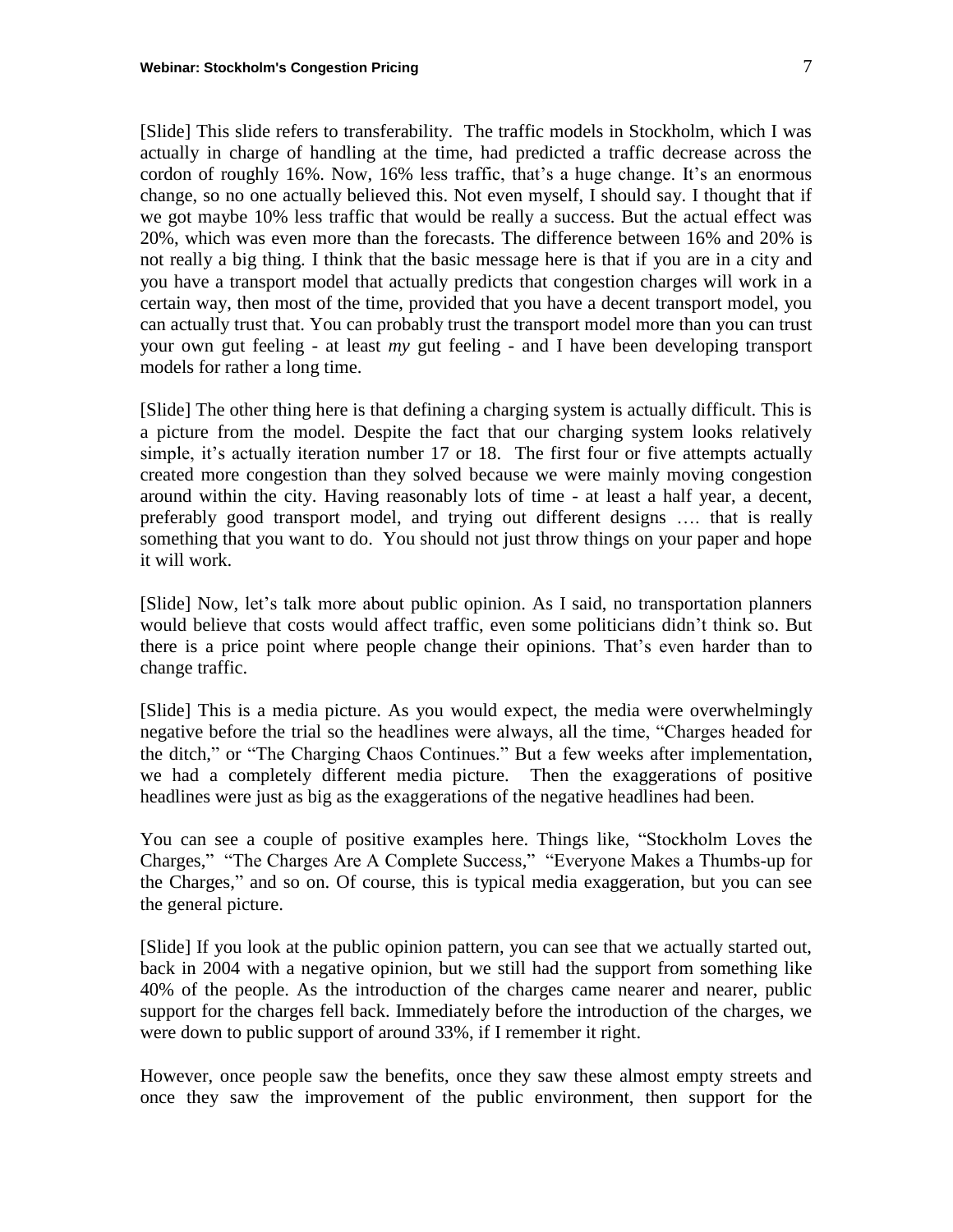congestion charge started to increase again. Up until the point when the referendum was held, here, where 50% were in favor of keeping the charges. Support continued to improve, actually. In 2007, the government made the formal decision to reintroduce the congestion charges. By that time, around 65% of the population had grown in favor of keeping the charges. It continued to improve and now I haven't drawn in the 2013 figures, but as I said, in the introduction, roughly 70% of the population now support keeping the charges.

[Slide] If you want to introduce something like this, then the point in time to NOT have a referendum would be this point (before a trial) because people are almost always the most negative immediately before the introduction of something that they don't know. Either you have a referendum and the whole political debate well in advance, somewhere over here, and try to win support in advance, or you do it after the trial, to let people actually experience both that the benefits are probably larger than they anticipate and also that it's actually not as bad as they think. Immediately before the introduction, people will see the disadvantages more than they when they actually experience it in real life.

This is at one point in time when both Edinburgh and Manchester in the U.K. tried to have a referendum. They thought they would have reasonably high support and then, predictably, support fell and fell and fell and then they had their referendums right here. They actually never saw the potential benefit that congestion charges could bring, which I think was a mistake by the decision makers.

[Slide] Why then, did the opinion change? I think there are four basic building blocks when you explain this.

1. The first is that it was actually better than people thought. The benefits were larger than expected. It's important to know that both the personal and the social benefit matter. It's both a matter of self interest and it's also a matter that people seeing that other people in society benefit too.

It is important to have some sort of objective, comprehensive and preferably independent measurements to take. In the case of Stockholm, the whole evaluation process was outsourced to academia, academics, independent consultancies and independent governmental agencies. As a whole, almost 100 persons were involved in some capacity on this evaluation. I think we had 35 different contractors evaluating everything from, well obviously, traffic flows, traffic times, emissions, traffic safety, but also things like how they perceived our environment … garbage collection … even the children's participation in sports activities, for some reason. That really wasn't my favorite topic, but it was felt to be important by some people.

2. The second part is, it's not as bad as you thought. The negative effects turned out to be much smaller than it appeared.

3. The third part is that decision makers need to be honest in the sense that they need to have a plan consistent with their goals. If they're saying that they want to reduce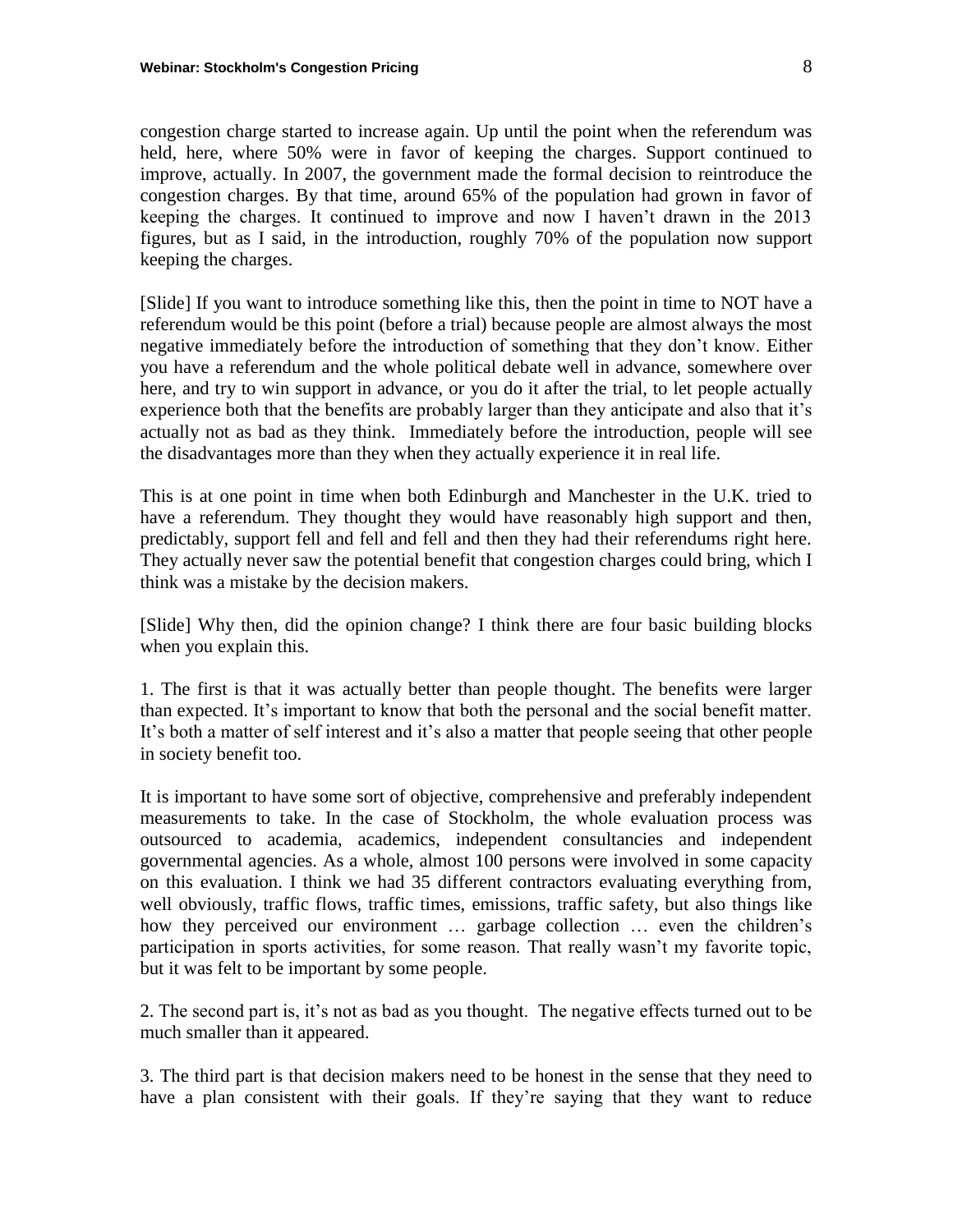congestion, for example, then it should be evident that it was actually designed with that intention. In Norway, for example, they have a couple of urban road pricing systems, but they are designed to bring in maximum revenues. They aren't designed to actually reduce congestion. Some Norwegian agencies have tried to rebrand or re-label their systems as congestion pricing systems instead. If you have congestion pricing system, you don't, for example, charge traffic in the middle of the night, which the Norwegian systems typically do. You need to have a system design that actually shows that you try to do what you say that you want to do.

4. The fourth thing is try to associate it with strong attitudes. In Stockholm people have very strong feelings about the environment, so emphasizing the environmental benefits was important. Also emphasizing, in the Stockholm case, that it's felt to be a fairly fair principle that polluters pay. Once you say that, okay - if you create congestion by driving on the street, you should also pay for that. It's okay to keep driving, as long as you pay for the congestion that you create.

We had this debate where, at first, I think that people thought that this was some sort of anti-car measure in a general sense; that decision makers wanted people to stop driving their cars, completely, but that was actually not the case. What the decision makers wanted to signal was that it's okay to drive, as long as you don't drive as much in the worst congested areas, in the worst congested times. Once people understood that the message was not to stop driving - it was drive less at these particular places, at these particular times - it was a much easier to communicate it.

Part of that was that revenues were, somewhat surprisingly, earmarked for road investment. This, I think, sent the signal that it's not that we dislike cars completely, it's just that we dislike congestion, and to reduce congestion, we need to price some particular links at some particular times. That's a different message than trying just to reduce car traffic on the whole.

[Slide] Adapting, as I said, it's not as bad as you think. Adapting is easier than most people believe. We did a survey where we asked people a couple of months after the charges were introduced, whether people had actually reduced the number of car trips across the cordon. When you compared the number of people who actually said that to the objective traffic measurement… the stated effect from the survey was somewhere between 5% and 10% in terms of traffic reduction, while the measured effect, looking only at private cars across the cordon, was roughly 30%.

Another way to say that is that around three-quarters of this 30%, this reduction, was people who weren't even aware that they had changed. People changed without even knowing it themselves.

The second bullet point said that people became more positive during the trial and then a year afterwards, more than half had actually forgotten that they had become more positive. How can people change without noticing it? I think most of the car drivers out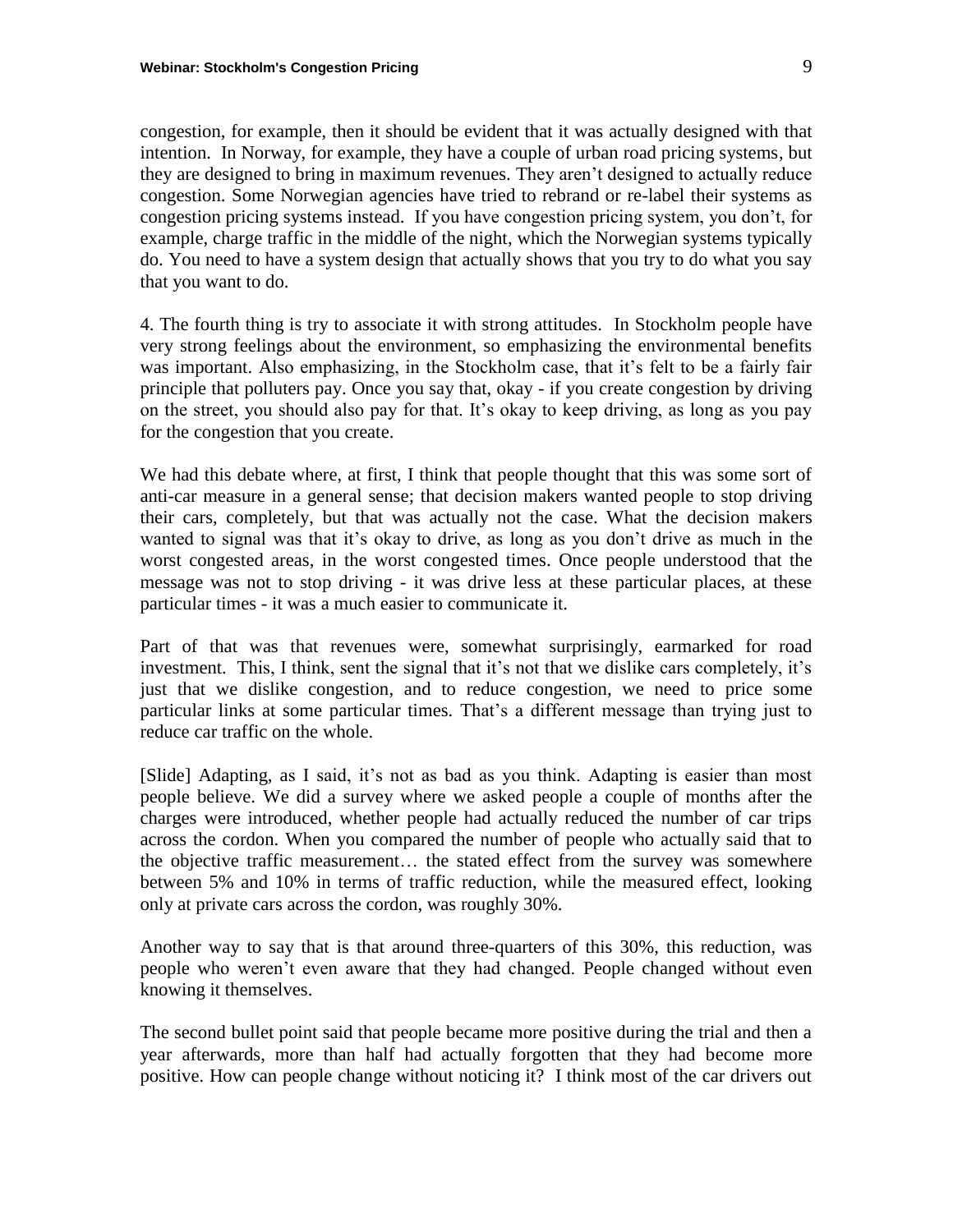there, in a specific time and in a specific place, are actually not habitual car drivers. It's not the same people out there driving on the same link each time, each day.

[Slide] If you look, for example, at the cordon in Stockholm, 29% of the vehicles crossing the cordon on any given day are what you can call habitual car drivers. These are the people who actually do the "five trips per week - five working day trips per week" travel pattern. 14% of the cars are drivers who do four trips per week on average. More than half are people who drive there only seldom or occasionally. 25% make less than one trip per week and 32% drive between one and three round trips per week.

Doing something that affects these occasional and seldom car drivers is relatively easy. They are the persons who will change without even noticing it themselves. Let's say that the occasional car drivers dropped their trip frequency from three trips per week to 2.5 trips per week. This is a change in travel patterns that people typically won't notice themselves, but which makes all the difference to aggregate traffic flows.

[Slide] Another interesting thing is that all kinds of travel groups have changed their attitudes. These four lines show the support for congestion charges in the group who don't even have a car. That's this group, who turned out to be not really positive. Only 60% of them were in favor of congestion charges to start with. Remember, these are people who don't even have a car, so they disliked it for other reasons. Support in this group dropped as well, but once they saw the benefits, they became more positive, as well.

What's even more surprising is that people who paid often, say they were crossing the cordon between three, four, maybe five times—five roundtrips—per week. They, of course, started out being really, really negative. Only 20% of them were positive in Stockholm. They became a little bit more negative in 2005 and now, when they see the benefits, more than half of them would vote in favor of keeping the charges, despite the fact that they are the ones who cross the cordon at least five roundtrips per week.

[Slide] Political acceptability is affected by how the public thinks. It's also a case that power over assigned revenues is a key issue for political acceptability. Who gets the credit and who gets the blame? How does the new revenue stream from the charges affect state and regional negotiations over funding? The key to achieving political acceptability in this case was getting the state, the region and the city of Stockholm to strike a negotiated agreement about what to do with the revenue. It's a fairly long story involved in the particularities of how Swedish transportation funding works, but the key point is that the politicians were not really keen on doing it until they had made sure that they were keeping their fair share of both the revenues and the power in town.

[Slide] In summary, the congestion charges actually work. Quite a few people were reluctant to accept it at the time and I think that was affected by cost. However, there are many ways to adapt. It's not just by public transport. We have a really good public transportation system, but there are many alternatives. There are other departure times,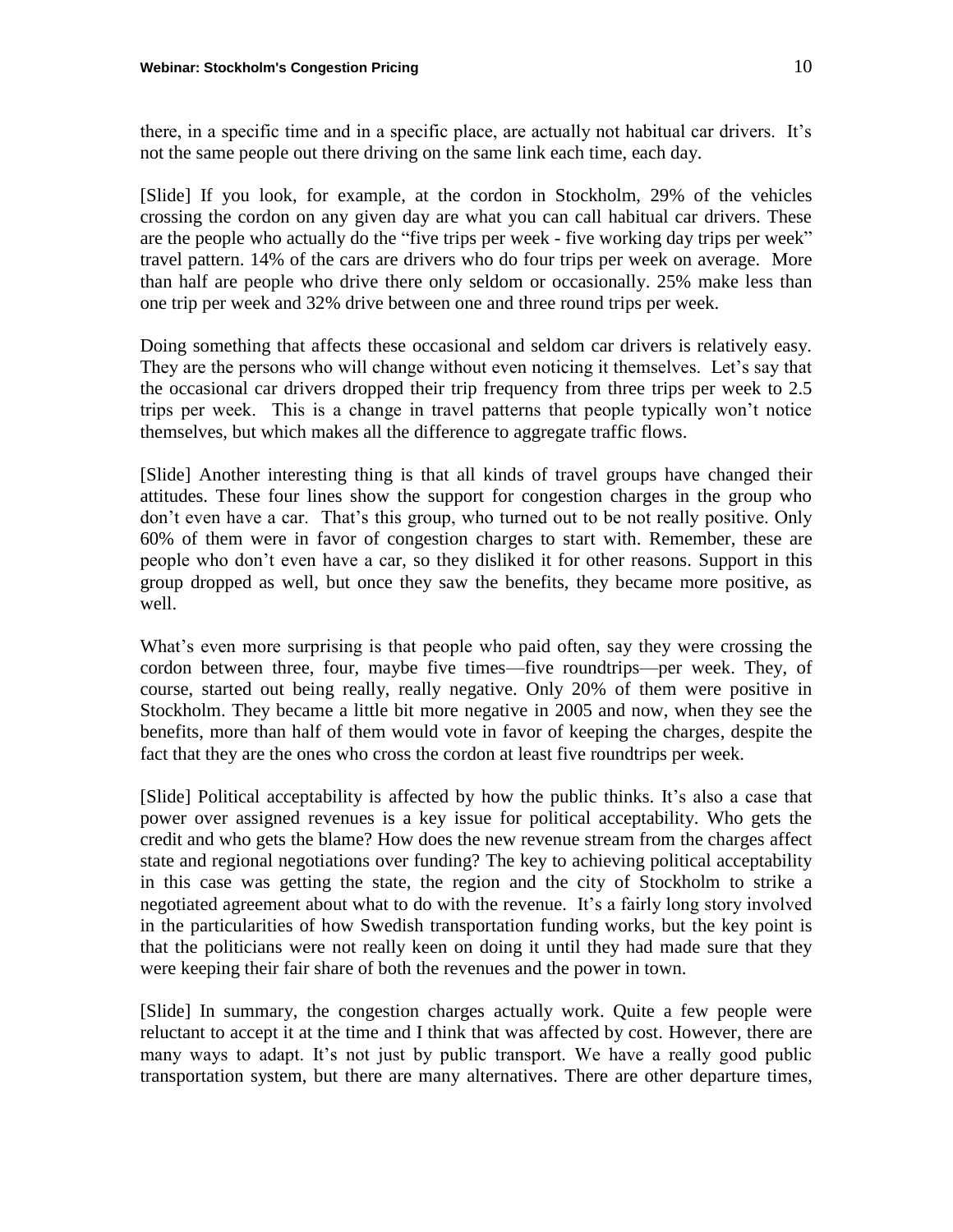other routes, other destinations, trip chaining, bicycles … there are all kinds of other patterns. It's not just public transportation.

Looking at traffic, considerably less than half of traffic is work trips. Work trips are, perhaps, the most hard to change, actually, but there is quite a lot of different kinds of professional traffic. There is also leisure traffic, visiting, shopping, etc. People change all the time, so adapting is actually easier than most people would think. Getting public acceptability is about good design, it's about consistency with the goals that you're setting and it's also about associating with the "right" existing attitudes, which means that if you have a high level of environmental concerns, for example, then associating with environmental benefit is a good way to go.

Politicians. They care about the institutional setting, maybe even more than acquiring public support, but they need to make sure that they get their fair share of both revenues and credit. If you want politician to do something, you need to make sure that the institutional setting is right.

[Slide] If you want to read more about this, there is a large amount of literature and reports that I would be happy to send to anyone who's interested.

#### Q&A

Q: Let's start off with the question about the amount of money that was involved when cross the cordon. It's not a lot of money. How can you get such a great impact from such a small payment?

**Jonas Eliasson**: I think that there are a couple of reasons for this. First, I should say that the transport model, as I mentioned, was actually able to forecast the response. Even if the sum looked small to us, to me as well actually, the transport model wasn't fooled by it. The model was typically calibrated or estimated on how people react to other kinds of costs, things like gasoline prices, gasoline costs, parking costs, public transport fares, and stuff like that. Even if it looks like a small sum, the predicted forecast actually coincided fairly well with what was mentioned.

I think that part of the reason that it was so comparatively big is that because we actually tried to keep open as many alternatives as possible. I mean, you could change departure time; you could change route; you could change destination; you could change to public transport; you could change to other kinds of transport modes. When you increase gasoline prices, it's very hard to avoid paying the gasoline price, right? The only thing that you can do is make shorter trips or you switch modes, for examples, changing your departure times don't really help. The more alternatives you keep open, the higher will your response be.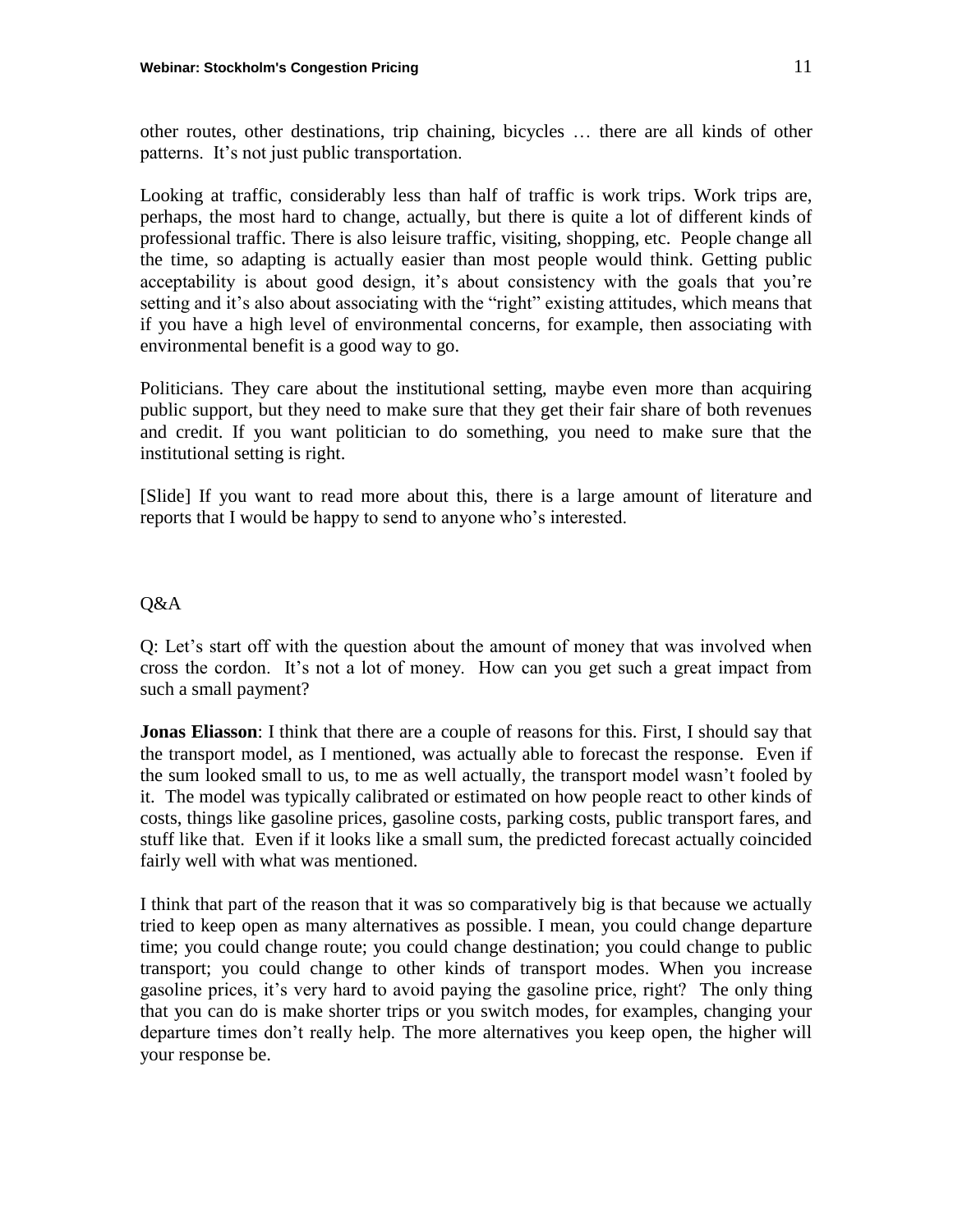It also makes the cost more visible. I mean, gasoline price is sort of hidden. You only pay when you fill your tank, which is a miscommunication. Every time you cross, you actually see the charge that you are paying.

Finally, it's different people every day. I think it's hardest to affect those people who are really, really habitual car drivers, who drive there every day and have no intention of ever changing. The people who drive there just occasionally, they are relatively easy to affect by this kind of pricing.

Q: Besides typical public acceptance issues, like equity, the biggest challenge in North America is the investment required. Can you tell us more, please, about the costs of implementing the system, return on investment over time and how revenues are used?

**Jonas Eliasson**: The investment costs and the first year of operation were roughly around \$200 million U.S. That includes the first year operation and I want to point out that the first year operation involved quite a lot of changes. For example, the legal foundation of doing congestion pricing, what constituted a legal proof of passage, had to change because of a court order during the operation, which meant that they had to sort of reveal the technical system for legal issues.

The revenues from the system are roughly \$100 million U.S., so you recoup just the investment costs, in terms of revenues, after two years. As you might have understood because of this legal thing, the system cost much more than it would have done if we had done it right the first time around. The procurer, which is the National Transportation Agency in Sweden, they often say that if they had to do it once more, once again, they probably could have been able to build this for less than half of the investment cost.

The operating costs, the running and reinvestment costs, are roughly \$10 million U.S., so basically, it was a \$200 million investment cost, with \$100 million in revenues and \$10 million in running costs each year.

Another nice figure is the social benefit. If you do a social cost-benefit analysis where you put the value of the travel time savings, the emission savings, the traffic safety benefits and so on, you get a social surplus each year of roughly \$80 million U.S. That's mainly the worth of the travel time savings and these travel times' savings are then sort of exchanged for higher productivity on the labor market, for example.

Q: Let's talk a little bit about transferability. I think there are many cities across the world who watched and saw it happen in Stockholm and are saying, "Well, you know, it was a very unusual situation politically. It just happened to work and it will never be able to happen here." What do you say to people like that in other cities, about how transferable it really is and what the lessons have been?

**Jonas Eliasson**: There are two main lessons here. First, that it worked from a traffic point of view. Here I think the transferability lesson is that the transport model, the transport analysis predicted that this would happen. No one believed this, but it actually happened.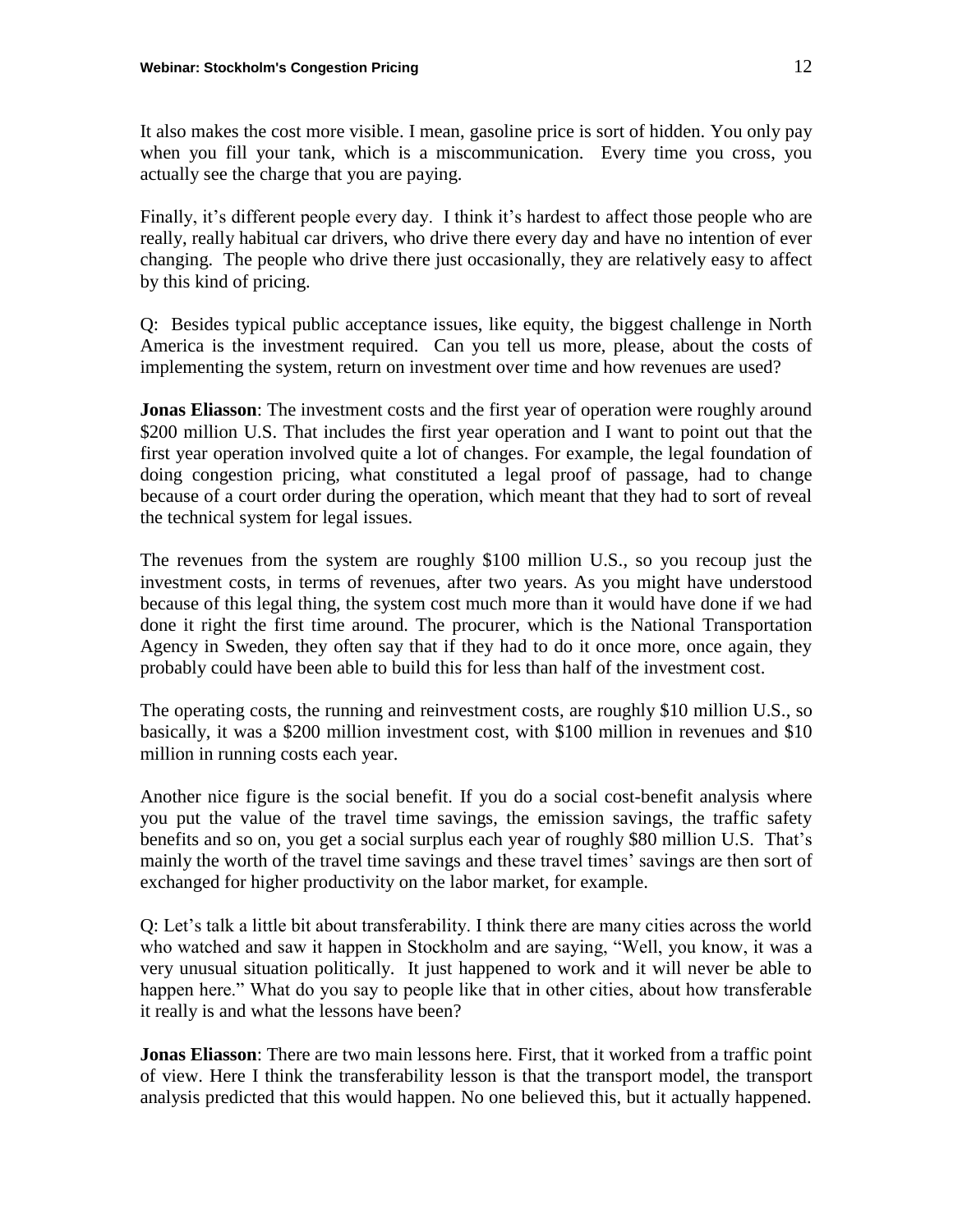The best way to answer the transferability question would be to set up a good transport analysis and see what will happen. If you design the system really carefully and if the transport model says that it will work, then it probably will ... even if you don't think so. Good transport models are actually often more truthful and objective than people's gut feelings are.

The second transferability question is whether the political aspect is transferrable. Here, I think, there is lots of evidence from all kinds of cities that people tend to grow much more positive over time. You just need to survive in the Valley of Death while support is dropping just before implementation. Once benefits appear and once people get used to this, after half a year or something, then support will be much higher. We have seen this pattern in London, we've seen it in Oslo, we've seen it in Singapore, we've seen it in Milan; and in Rome… all over the place. People are very negative at first, but once they see the benefits and get used to things, then it's easier.

Q: Can you talk more about using technology for implementing congestion pricing ... Intelligent Transportation System techniques?

**Jonas Eliasson**: What was used here first was a transponder-based system … a tag and beacon system. Each vehicle had to be equipped with a transponder and that transponder then registered the passage across the cordon. For those vehicles that didn't have a transponder, we had automatic number plate recognition (the ANPR system) which looked up the owner of the vehicle in the National Vehicle Registry. It was anticipated that the ANPR identification rate would be something like 50% or 60%, which meant that we were going to need to use a transponder to drown in manual identification.

After improving the ANPR system, it turned out that the ANPR identification rate could be pushed upwards of 97%, and 97% was so high that the effort and the cost of actually handling all these transponders when people sold their cars and changed ownerships and everything, wasn't really worth it. The transponders were actually abolished back in 2008 or 2007. Now we exclusively use ANPR for identification.

Q: What about privacy issues with ANPR?

**Jonas Eliasson**: The privacy issue is handled this way: the only data that is kept is the amount of the invoice. What the ANPR system does is it checks who owns the vehicle that just passed. It keeps the proof of passage in the database, which is not public, then it sums all of the proofs of passages during a month and that is sent to the vehicle owner's home address, an invoice for the total monthly bill. On that invoice, it doesn't say where you passed or how many times or what time.

If you contest this invoice, if you think there's something wrong with your invoice, then it's possible, with your authorization, for the transportation agency to unlock this database and look more closely at what passage you actually have made. The only thing that is kept is the total for the owner of the registration plate. There's no photo of the actual car, no photo of yourself or what people are in the car, for example. That means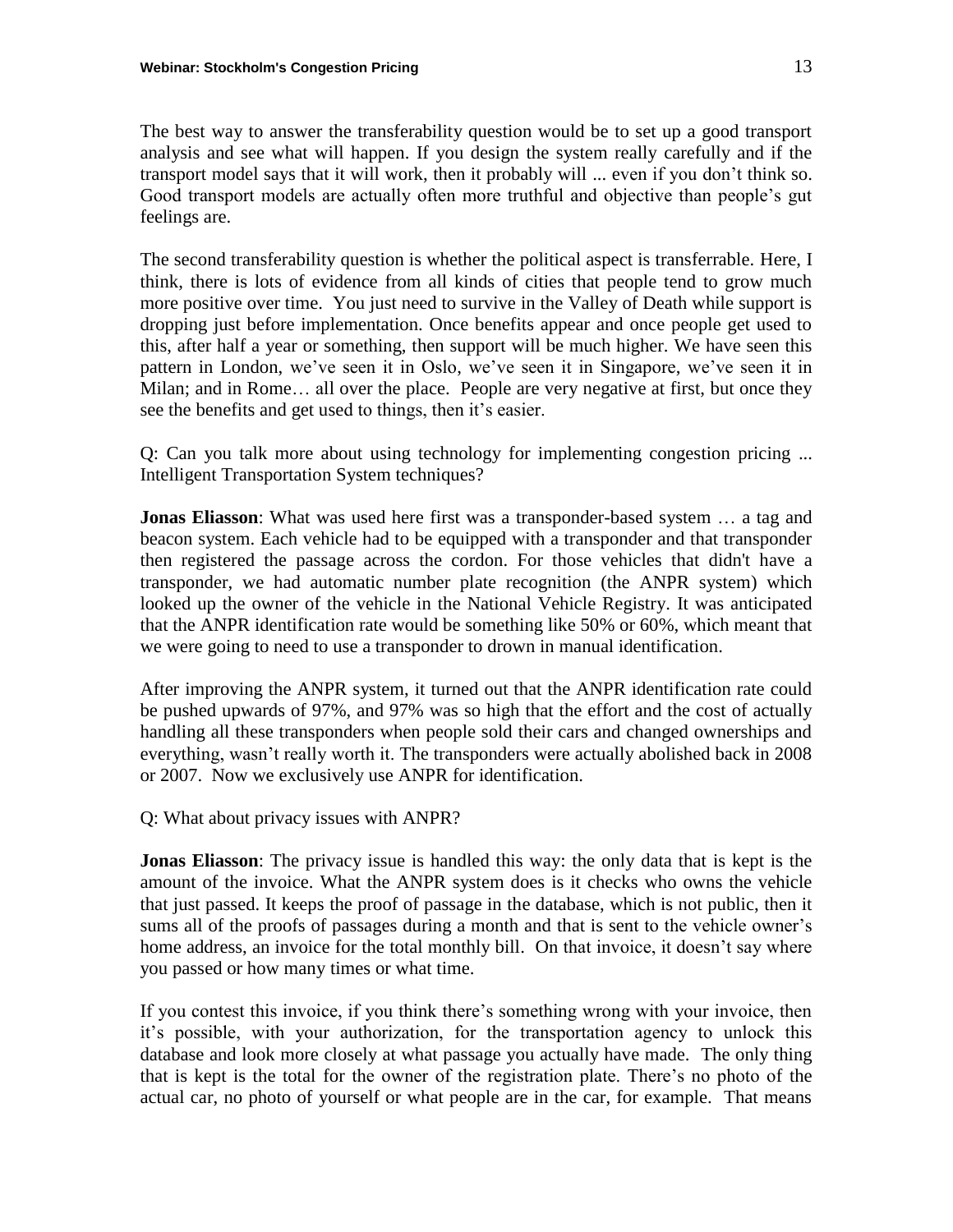that if someone has been fiddling with your number plate, forged your number plate, it will actually be hard to prove that it's not your car because you can only see a portion of the car.

You can see the colour of the car and a bit of the bumper. Privacy is a big issue and we've made some efforts to make sure that privacy is kept.

Q: Can the information gathered by used for other transportation planning uses?

**Jonas Eliasson**: Yes. We use it, for example, for obvious things like traffic volumes. You can use it for continuous traffic measurement. We get traffic volumes for a large number of links, more or less in real time. After one or two days we are also able to find temporal resolution because we get the traffic flow by the minute.

You can also get some kinds of aggregate data. You can, for example, from the vehicle registry, get disclosures of the share of lorries, for example. In principle, if you're a researcher, then you can get some additional data. You can, for example, get traffic flows broken down by postal code area but then you have to sign a number of non-disclosure agreements and so on because this is sort of pushing the border on the privacy issue.

We use the information for different kinds of transportation planning, but obviously, not as much as we could have been doing if we were, for example, allowed to get even more detailed data on the actual drivers.

Q: To what extent did the limited number of access points facilitate the whole exercise? In a city with a great number of access points, would your approach still work?

**Jonas Eliasson**: From a technological point, it would work, but the cost of the system would go up. Now, the cost of these gantries [technologies] is going down all the time. Gothenburg, which is Sweden's second largest city, introduced congestion pricing just a year ago and they have a large number of access points. I think it has something like 50 or 60 access points compared to our 18. That actually brought down the cost for each of these gantries, which make all the photos. It makes it more costly, so you want to keep the number of access points down just for cost issues, but from a pure technological point of view, it's really not more complicated to have a really high number of access points than a lower number.

Q: Earlier on, you briefly touched on some of the other issues that people raised, including social equity. Would you talk about your response to concerns that congestion pricing unfairly burdens those with less money or any other of the social equity issues that are often brought to you?

**Jonas Eliasson**: There are three different kinds of answers that I'm going to give. The first answer is that the total equity effect would depend on what you do with the revenues. If you really want to benefit the poorer groups, then you should spend the revenues from the congestion charging in a way that benefits the low income group. For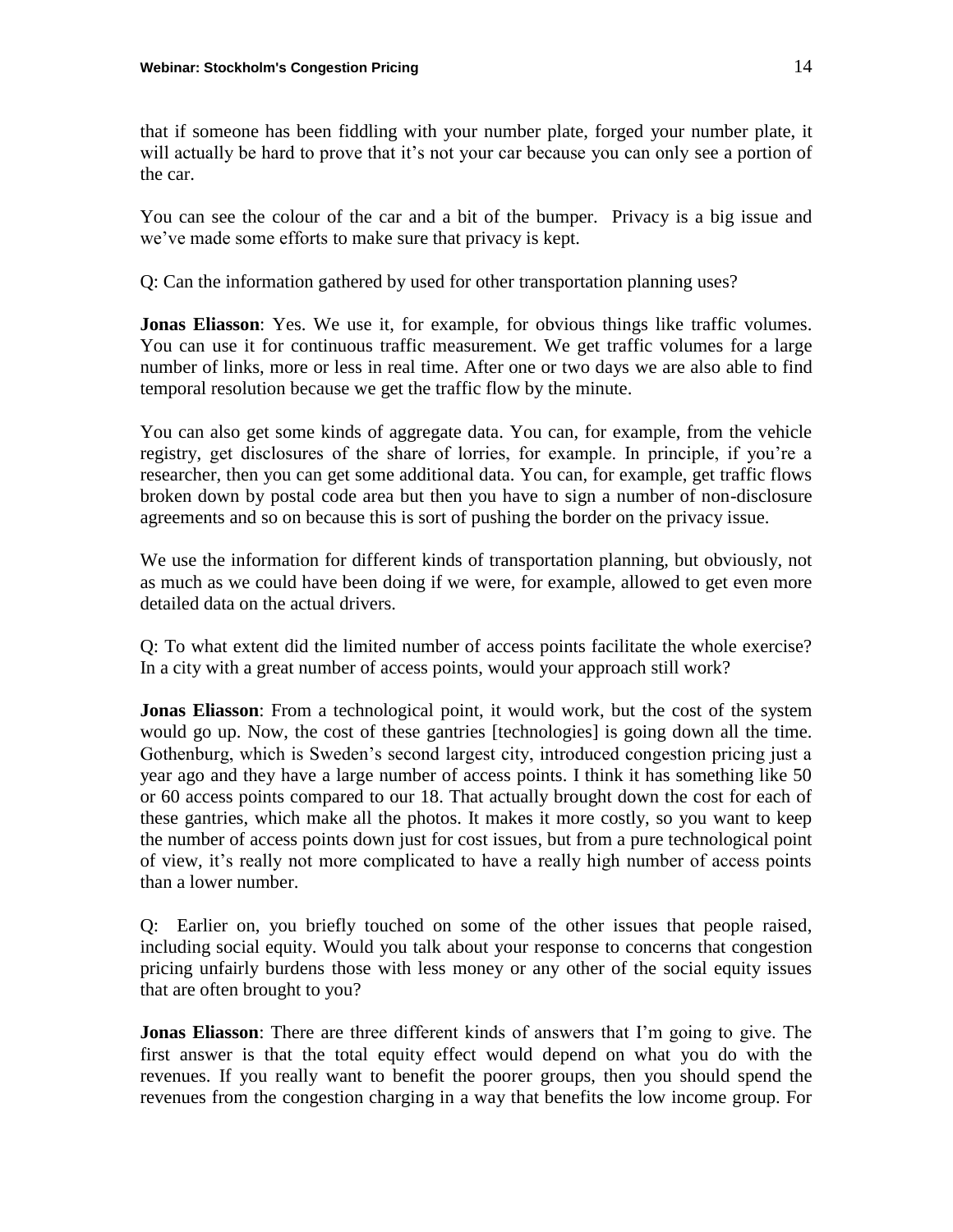example, subsidizing public transport would be an obvious example, or for that matter, lowering the tax in the lowest income tax bracket. That's the first answer. What you do with the revenue is really the key point here.

The second point is that it's actually the high income groups that drive the most cars, especially in the downtown areas. We are talking about the really most congested downtown areas, where typically the white-collar, high-income work places are located. Especially if you already have relatively a high public transportation modal share, then the low income groups - or most of them anyway - are already in the transportation system as opposed to driving their cars in the rush hour. That's the second point.

The third point is that if you accept that scarce resources are prized, then you have already accepted that we actually allocate things according to people's income. If you don't like it, and there are good reasons to do this, then the instrument of choice would be to change the tax system or that part of the social security system. If you really want to think about the things that people really have to have, then you would think about things like housing, food, healthcare. We already pay for this. If you think that pricing roads is unfair to the poor, then you could make an even stronger argument that pricing food is unfair, or putting a price on housing is unfair, or putting a price on healthcare is unfair. The same answer you would give to those kinds of questions, but we already do redistribution from high income groups to low income groups through the taxation and social security system. The exact same is true for pricing transportation.

Q: If these other issues aren't really obstacles, what are the main obstacles, really, for congestion charging? If it's so good, why isn't it more common?

**Jonas Eliasson**: I think it's because before you introduce it, the losers of the system or the potential losers of the system, they are a small but very, very vocal group who will be aware that they are potential losers from it. The winners of the reform, they are not really aware of it. You will face a public opposition from a very vocal, small group and the beneficiaries of it, they aren't really aware of it. That group, who will in the end, benefit from it, they won't know before.

What you need is a good political decision maker who is brave enough to sort of face that Valley of Death between the point in time where the idea is introduced and after the introduction, where people actually start seeing the benefits from it. That's why. It's much easier to do things where you take a little bit of money from lots of people who won't really be aware, then handing over this pot of money to people who are aware about the benefit from it than doing it the other way around.

Q: Stockholmers are known to be very concerned about climate change. Is support for congestion charges based more on the potential decrease of emissions-causing climate change or is it that they've just seen so much difference in terms of congestion being improved in the city?